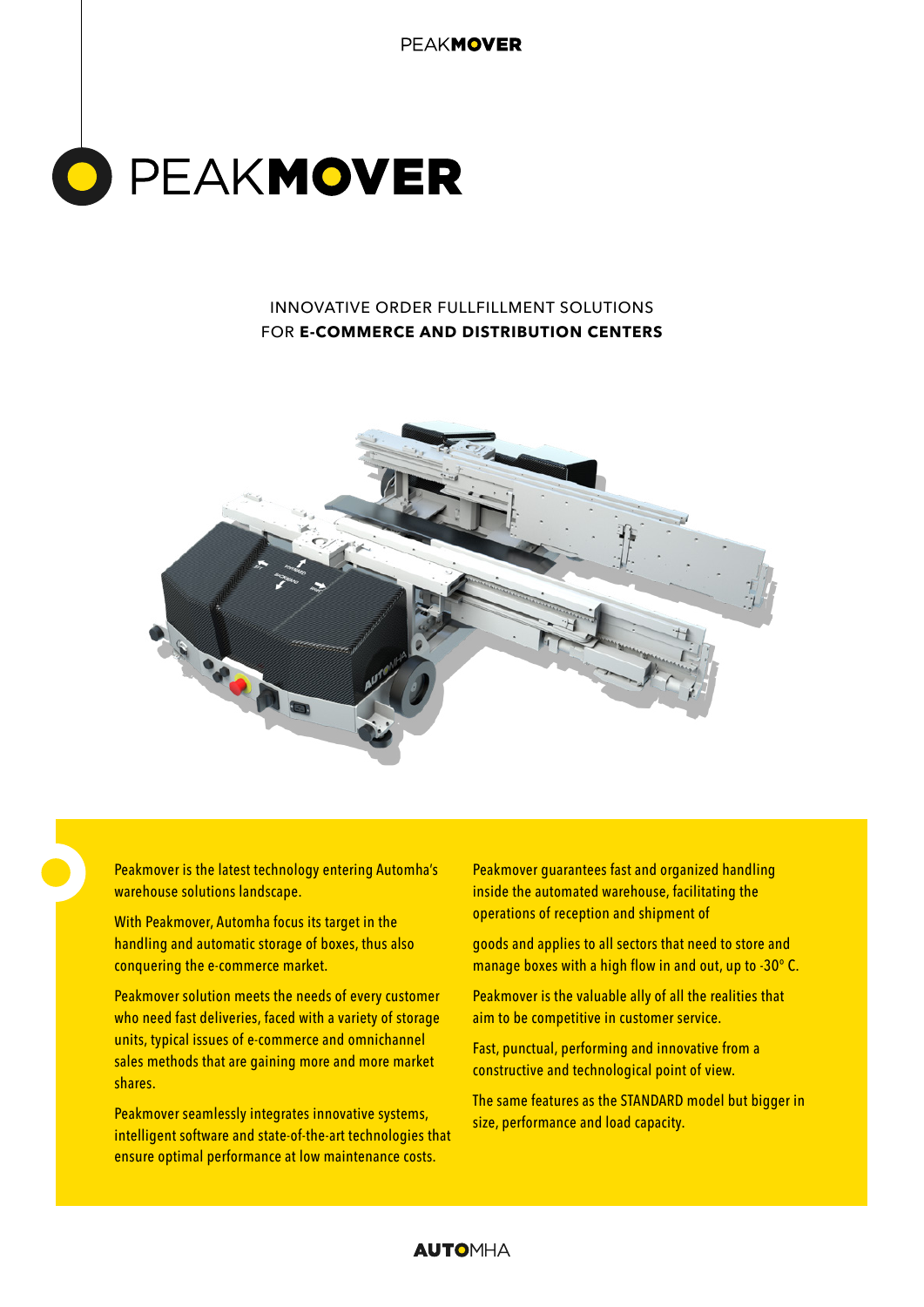## **TECHNICAL FEATURES**

- min box size 250x250 mm
- max box size 1200x800 mm
- load 50 kg
- 3 telescopic forks, stroke up to 1500 mm
- automapping
- powered by the supercapacitor
- reload time in 4 seconds
- data exchange in WiFi and Bluetooth
- maximum speed 200 m/min acceleration 2 m/s2
- antistatic wheels



## **APPLICATIONS**

- storage and collection of goods in sequence
- orders fulfillment
- manual picking
	- pick to light
	- put to light
- robotic picking

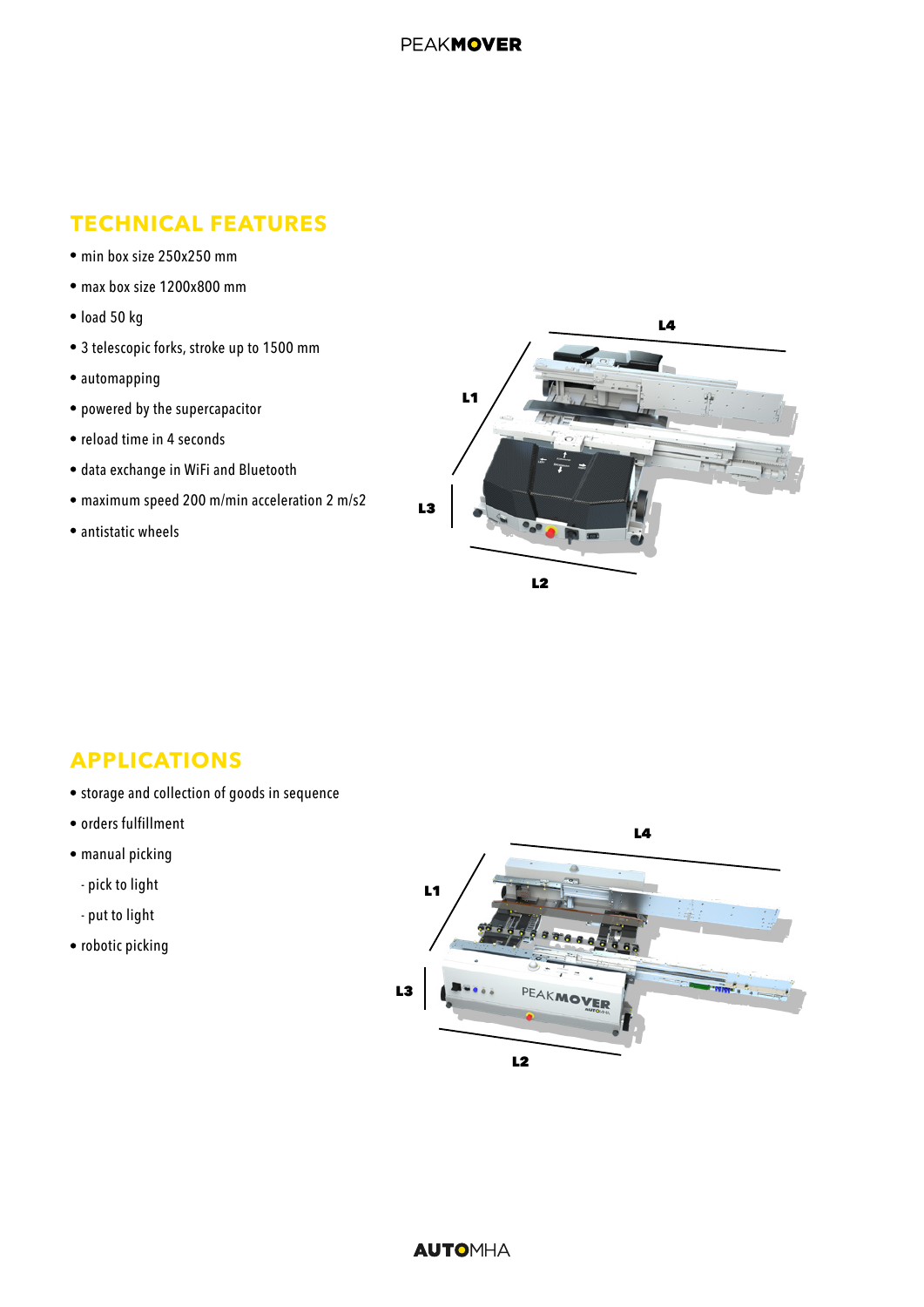# FEATURES AND APPLICATIONS

|                | <b>TECHNICAL DATA</b>                |                  | <b>PEAKMOVER MODELS</b> |                     |
|----------------|--------------------------------------|------------------|-------------------------|---------------------|
|                | <b>Data</b>                          | u.m.             | <b>STANDARD</b>         | <b>PLUS</b>         |
| <b>OVERALL</b> | Box size<br>(length/width) (min/max) | mm               | 250x200<br>600x400      | 250x250<br>1200x800 |
|                | Box depth (min/max)                  | mm               | 200/400                 | 250/800             |
|                | Max load                             | kg               | 30                      | 50                  |
|                | Standard channel size                | mm               | 800                     | 1350                |
| <b>SIZE</b>    | L1 Total length                      | mm               | 1860                    | 1710                |
|                | L2 Total depth                       | mm               | 812                     | 1382                |
|                | L3 Total height                      | mm               | 400                     | 450                 |
|                | Box height from rail                 | mm               | $175 + (-5)$            | $195 + (-3)$        |
|                | Machine weight                       | kg               | 698                     | 710                 |
| <b>WHEELS</b>  | Diameter of sliding wheels           | mm               | 125                     | 125                 |
|                | Wheelbase sliding wheels             | mm               | 1140                    | 1440                |
|                | Track gauge sliding wheels           | mm               | 759                     | 1330                |
|                | Guide wheels diameter                | mm               | 60                      | 60                  |
|                | Wheelbase guide wheels               | mm               | 800                     | 1200                |
| PERFORMANCE    | Maximum travel speed                 | m/min            | 180                     | 180                 |
|                | Maximum travel speed                 | m/s              | 3                       | 3                   |
|                | Acceleration/Deceleration            | m/s <sup>2</sup> | $\mathbf{1}$            | 1                   |
| ENGINES        | Traction power                       | W                | 450                     | 700                 |
|                | Engine power for driving forks       | W                | 130                     | 130                 |
| <b>FORKS</b>   | Width of closed forks                | mm               | 800                     | 1350                |
|                | L4 Fork extension max                | mm               | 1430                    | 1500                |
|                | Fork width min/max                   | mm               | 215/445                 | 240/870             |
|                | Type of voltage/frequency            | mm               | $\sf S$                 | $\sf S$             |
|                | Speed IN/OUT                         | m/s              | 0,7/1                   | $\mathbf{1}$        |
|                | Tempo salita/discesa fingers         | m/s              | $0,9$                   | 0,5                 |

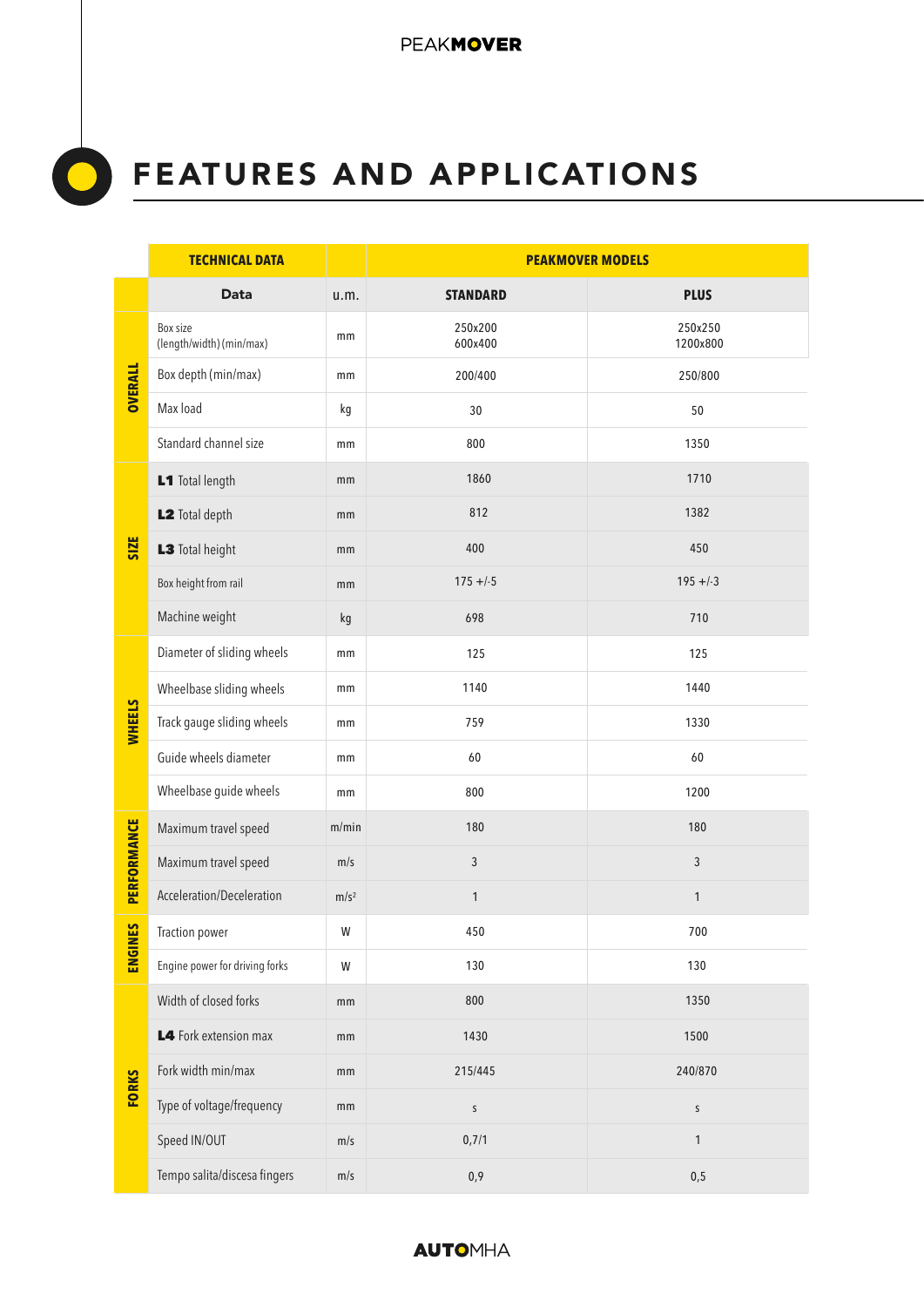**PEAKMOVER** 





**TEXTILE AND MANUFACTURING**



**FRESH AND FROZEN**



**CHEMICAL AND PHARMACEUTICAL INDUSTRY**



**ELECTROMECHANICAL**



**3PL AND E-COMMERCE**

**AUTOMHA**